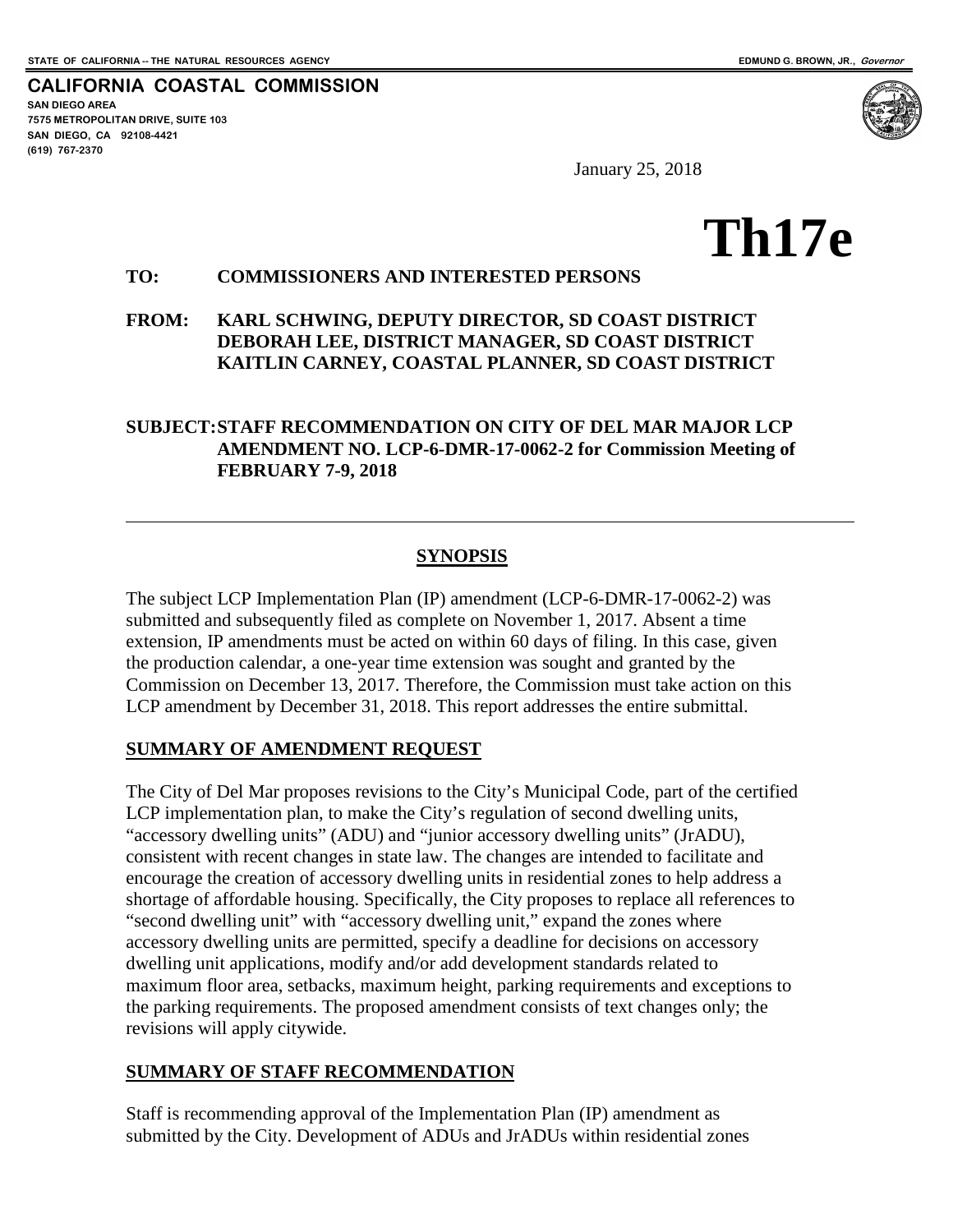facilitated by the proposed amendment will promote infill housing and allow for growth in developed urban areas, discouraging sprawl, and maximizing the efficiency of existing public facilities and services.

The amendment does not propose any changes to the City's coastal resource protection standards and ADUs must continue to be consistent with all LCP policies related to the protection of sensitive habitat, including steep slopes and lagoons; and public access, visual resources, and requirements to ensure safe development in hazard areas. With regard to the approval process, ADUs found to comply with all relevant development standards, including LCP requirements, would not require a public hearing, and coastal development permits for these uses would be approved at the staff level. JrADUs, which are smaller than ADUs and contained entirely within an existing single-family structure, would be required to meet similar processing and permitting requirements as ADUs; however, because they are located entirely within an existing single-family residence, it is likely that many JrADUs would be exempt from coastal development permit requirements.

Therefore, the proposed amendment would allow for ADUs and JrADUs in residential areas to provide additional housing, especially more affordable opportunities, in the City consistent with the LCP policies regulating location, size, as well as all other LCP coastal resource protection policies. Staff recommends that the Commission approve this LCP amendment as submitted.

The appropriate resolution and motion begin on Page 5. The findings for approval of the Implementation Plan Amendment as submitted begin on Page 5.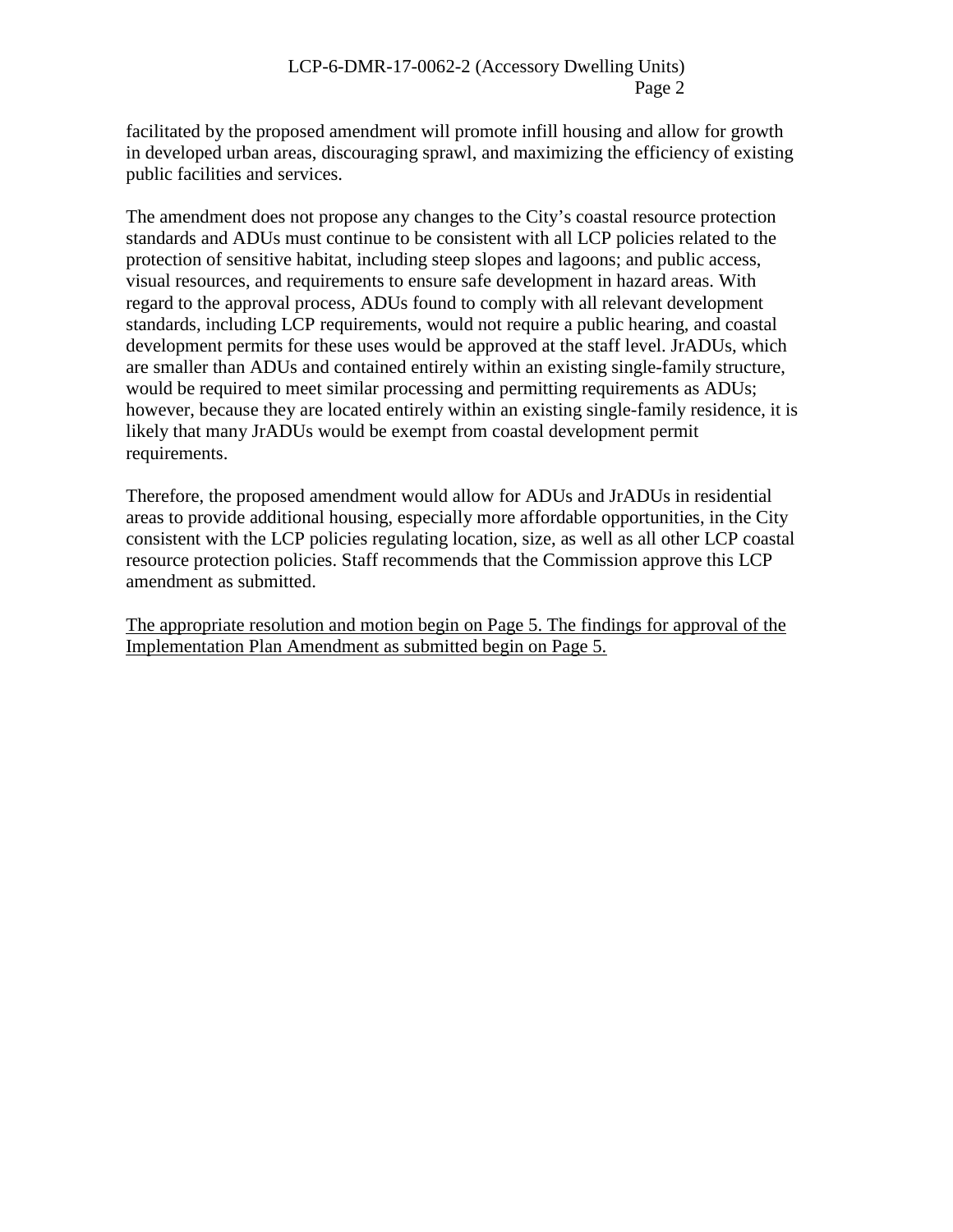# **ADDITIONAL INFORMATION**

Further information on the City of Del Mar's LCP Amendment No. LCP-6-DMR-17- 0062-2 may be obtained from Kaitlin Carney, Coastal Planner, at (619) 767-2370.

# **EXHIBITS**

Exhibit 1 – [Ordinance No. 932](https://documents.coastal.ca.gov/reports/2018/2/Th17e/Th17e-2-2018-exhibits.pdf)

Exhibit 2 – [Strike-out/Underline](https://documents.coastal.ca.gov/reports/2018/2/Th17e/Th17e-2-2018-exhibits.pdf) Ordinance

Exhibit 3 – [Letters to Planning Directors of Coastal Cities and Counties from John](https://documents.coastal.ca.gov/reports/2018/2/Th17e/Th17e-2-2018-exhibits.pdf)  [Ainsworth, Executive Director of the California Coastal Commission re: New](https://documents.coastal.ca.gov/reports/2018/2/Th17e/Th17e-2-2018-exhibits.pdf)  [Accessory Dwelling Unit Legislation and Implementation of New Accessory](https://documents.coastal.ca.gov/reports/2018/2/Th17e/Th17e-2-2018-exhibits.pdf)  [Dwelling Unit Law, dated April 18, 2017 and November 20, 2017](https://documents.coastal.ca.gov/reports/2018/2/Th17e/Th17e-2-2018-exhibits.pdf) Exhibit 4 – [Bluff, Slope and Canyon Overlay Zone Map](https://documents.coastal.ca.gov/reports/2018/2/Th17e/Th17e-2-2018-exhibits.pdf)

# **APPENDICES**

Appendix A – Substantive File Documents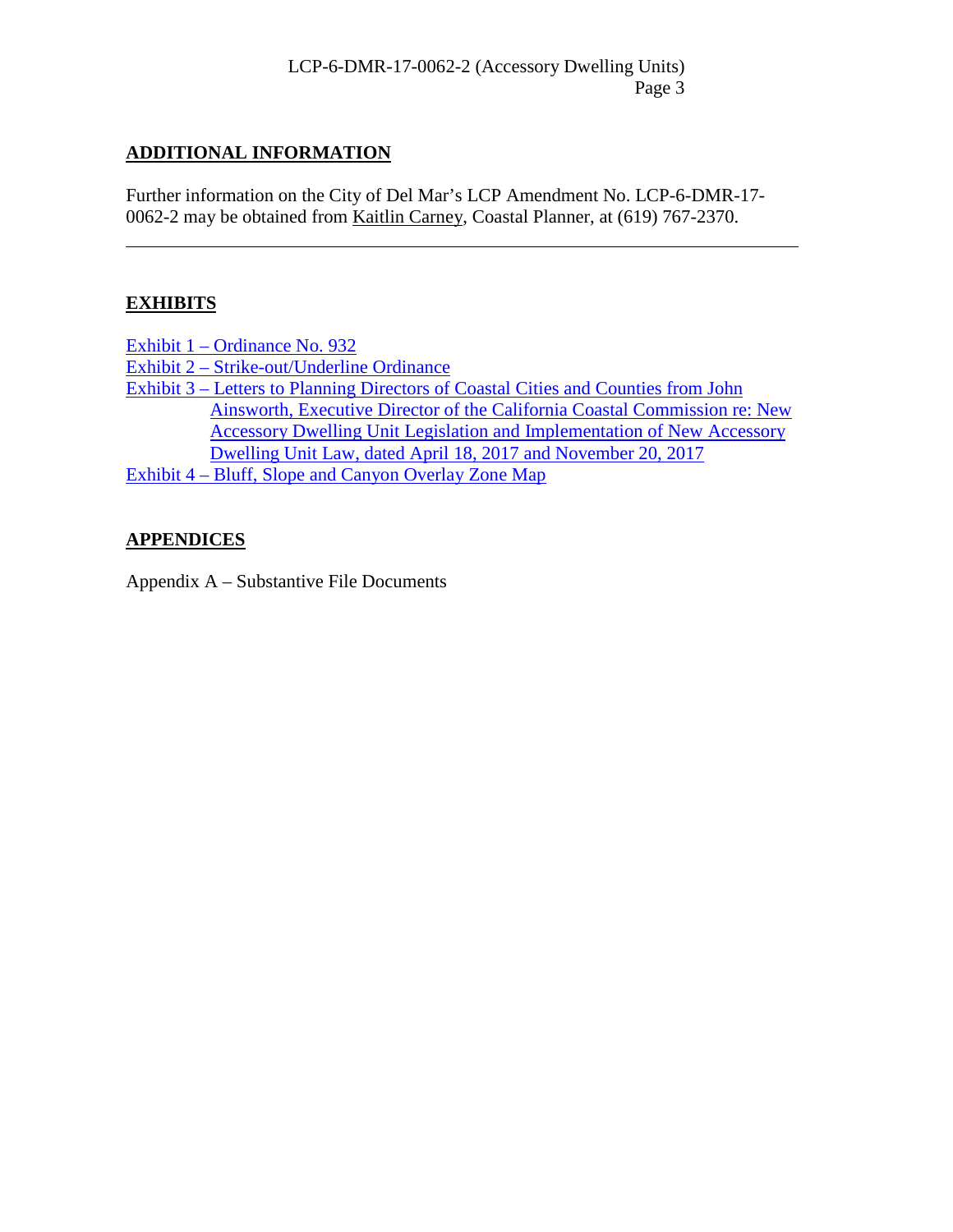# **PART I. OVERVIEW**

# **A. LCP HISTORY**

In May 1991, the City of Del Mar submitted its Land Use Plan (LUP) for Commission action. The Commission denied the LUP as submitted, but approved it with suggested modifications in September 1991. The City did not accept the suggested modifications within six months; so, the City resubmitted the same documents and the Commission again approved the LUP with suggested modifications in June 1992. The City Council adopted the modifications within the prescribed time and the Commission effectively certified the LUP in March 1993. The Implementation Plan (IP) was approved with suggested modifications on March 13, 2001. On September 11, 2001, the Commission concurred with the Executive Director's determination to effectively certify the City of Del Mar Local Coastal Program (LCP).

The certified LCP was first amended (LCPA No. 1-2000) in 2002 to incorporate the City's Multiple Species Conservation Program Subarea Plan. A second LCP amendment (DMR-MAJ-1-08), referenced as Garden del Mar, was approved with suggested modifications in March 2009 for the redesignation and rezoning of the property at the southeast corner of Camino del Mar and 10th Street. A third amendment (DMR-MAJ-1- 09) was approved with suggested modifications in March 2010 to revise parking regulations to support revitalization of the City's downtown business district. A fourth amendment (DMR-MAJ-1-11) involved deleting a phrase regarding the processing for authorization of reduction in wetland setbacks so as to delete automatic deferral to California Department of Fish and Wildlife. A fifth amendment (LCP-6-DMR-16-0073- 1) was approved with suggested modification in May 2017 to add and update various sections related to off-street parking to more efficiently utilize existing spaces in commercial zones, change in-lieu fee parking program requirements, and incentivize alternative transportation options. A sixth amendment (LCP-6-DMR-17-0011-1) was approved with a suggested modification in September 2017 to add a new section to establish a process for approval of temporary uses on private property.

# **B. STANDARD OF REVIEW**

Pursuant to Section 30513 of the Coastal Act, the Commission may only reject zoning ordinances or other implementing actions, as well as their amendments, on the grounds that they do not conform with, or are inadequate to carry out, the provisions of the certified land use plan. The Commission shall take action by a majority vote of the Commissioners present.

# **C. PUBLIC PARTICIPATION**

Section 30503 of the Coastal Act requires local governments to provide the public with maximum opportunities to participate in the development of the LCP amendment prior to its submittal to the Commission for review. The City has held Planning Commission and City Council meetings with regard to the subject amendment request. All of those local hearings were duly noticed to the public. Notice of the subject amendment has been distributed to all known interested parties.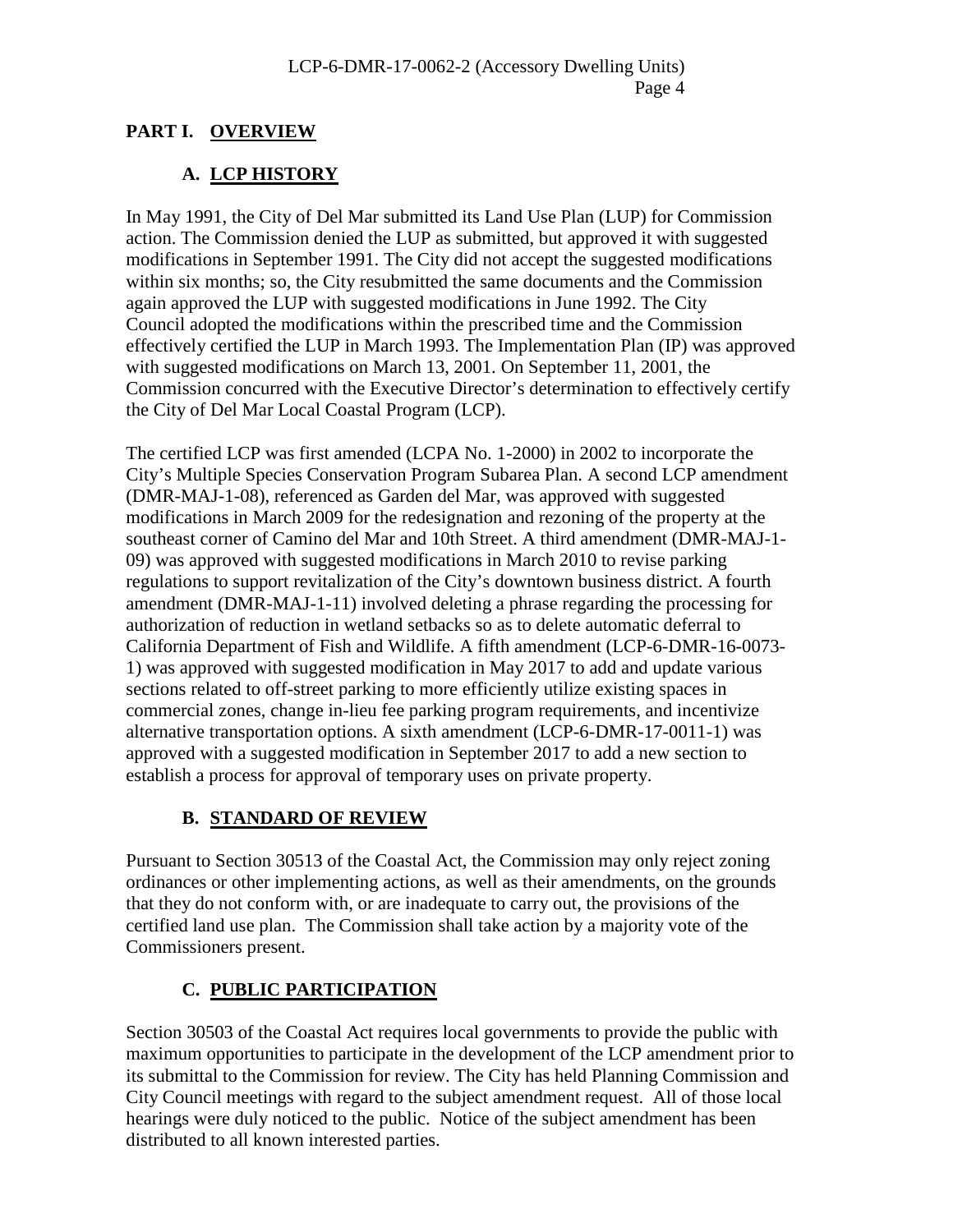# **PART II. LOCAL COASTAL PROGRAM SUBMITTAL - RESOLUTIONS**

Following a public hearing, staff recommends the Commission adopt the following resolutions and findings. The appropriate motion to introduce the resolution and a staff recommendation are provided just prior to each resolution.

## **I. MOTION:** *I move that the Commission reject the Implementation Program Amendment No. LCP-6-DMR-17-0062-2 for the City of Del Mar as submitted.*

## **STAFF RECOMMENDATION OF CERTIFICATION AS SUBMITTED:**

Staff recommends a **NO** vote. Failure of this motion will result in certification of the Implementation Program Amendment as submitted and the adoption of the following resolution and findings. The motion passes only by an affirmative vote of a majority of the Commissioners present.

# **RESOLUTION TO CERTIFY IMPLEMENTATION PROGRAM AMENDMENT AS SUBMITTED:**

The Commission hereby certifies the Implementation Program Amendment for the City of Del Mar as submitted and adopts the findings set forth below on grounds that the Implementation Program Amendment conforms with, and is adequate to carry out, the provisions of the certified Land Use Plan, and certification of the Implementation Program Amendment will meet the requirements of the California Environmental Quality Act, because either 1) feasible mitigation measures and/or alternatives have been incorporated to substantially lessen any significant adverse effects of the Implementation Program Amendment on the environment, or 2) there are no further feasible alternatives or mitigation measures that would substantially lessen any significant adverse impacts on the environment that will result from certification of the Implementation Program, as amended.

## **PART III.FINDINGS FOR APPROVAL OF THE CITY OF DEL MAR IMPLEMENTATION PLAN AMENDMENT, AS SUBMITTED**

# **A. AMENDMENT DESCRIPTION**

This request involves a city-initiated LCP amendment to the City's Zoning Code, portions of which are certified as part of the City's LCP implementation Plan (IP). No changes to land use or the certified LCP land use plan is proposed herein.

The City of Del Mar has provisions regulating second dwelling units and these existing regulations allow second dwelling units on lots that meet the minimum lot size within the R1-40, R1-14, R1-10, and R1-10B zones and establish development standards regulating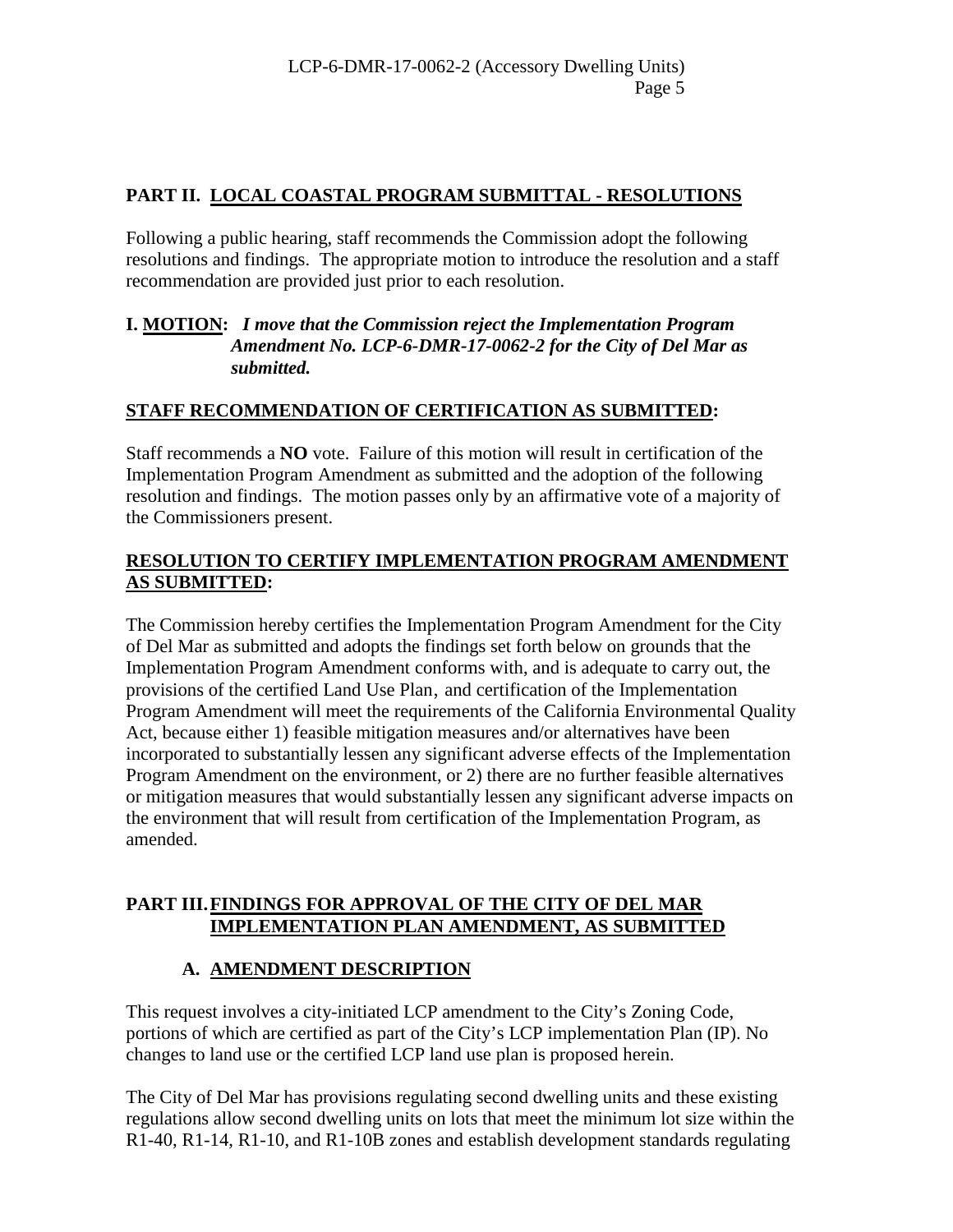their placement, location, design and construction. There are currently two legally permitted second dwelling units within the City. Section 65852.2 of the California Government Code, related to land use and second units, has been amended a number of times, including most recently by Assembly Bill 2299 (Bloom, 2016), Senate Bill 1069 (Wieckowski, 2016), and AB 2406 (Thurmond, 2016). The new state law authorizes local governments and agencies to provide for the creation of second units, termed "accessory dwelling units" (ADUs), in single-family and multi-family residential zones by ordinance. The law, approved by the Governor and effective as of January 1, 2017, specifically requires that applications for ADUs that comply with local regulations be approved ministerially within 120 days of submittal and not be subject to public hearings. AB 2299 also adds a number of criteria to be included in a local ordinance for ADUs, including those related to maximum size, setbacks, the number, location and configuration of required parking and exceptions to parking requirements, growth limits, and density requirements. However, except for removing the requirement to hold a public hearing on coastal development permits for ADUs, AB 2299 did not change the effect or application of the Coastal Act (Gov. Code § 6582.2(j)). AB 2406 similarly authorizes local governments to provide for the creation of "junior accessory dwelling units" (JrADUs) in single-family residential zones by ordinance. JrADUs are defined by the bill as a unit that is not more than 500 square feet in size and contained entirely within an existing single-family structure. The bill includes standards for the creation of JrADUs, required deed restrictions, and occupancy requirements. It also prohibits a local agency from requiring additional parking in conjunction with approval of a JrADU.

The City proposes to modify several sections of the IP to make its regulation of accessory or second dwelling units consistent with these new state law provisions. Specifically, the City proposes to replace all references to "second dwelling unit" with "accessory dwelling unit," specify a 120 day deadline for administrative approval of accessory dwelling unit applications, modify and/or add development standards related to maximum floor area, setbacks, maximum height, and parking requirements and exceptions. The zones where ADUs are allowed would be expanded to include most of the City's residential zones, including  $R1-40$ ,  $R1-14$ ,  $R1-10$ ,  $R1-10B$ ,  $R1-5$ ,  $R1-5B$ , CVPP, R2, RC, RM-West, RM-East, and RM-Central zones. JrADUs would be allowed in single dwelling unit zones, including R1-40, R1-14, R1-10, R1-10B, R1-5, R1-5B, and CVPP zones.

## **B. FINDINGS FOR APPROVAL**

The standard of review for LCP implementation submittals or amendments is their consistency with and ability to carry out the provisions of the certified LUP.

**a) Purpose and Intent of the Ordinance.** The purpose of this proposed Zoning Ordinance amendment is to revise the existing provisions that govern accessory dwelling units and create new provisions for junior accessory dwelling units consistent with recent changes in state law.

**b) Major Provisions of the Ordinance.** The major provisions of the proposed ordinance would delete the definition of "second dwelling unit" in Chapter 30.04 and delete standards for "second dwelling units" in Chapters 30.10, 30.11, 30.12, and 30.13.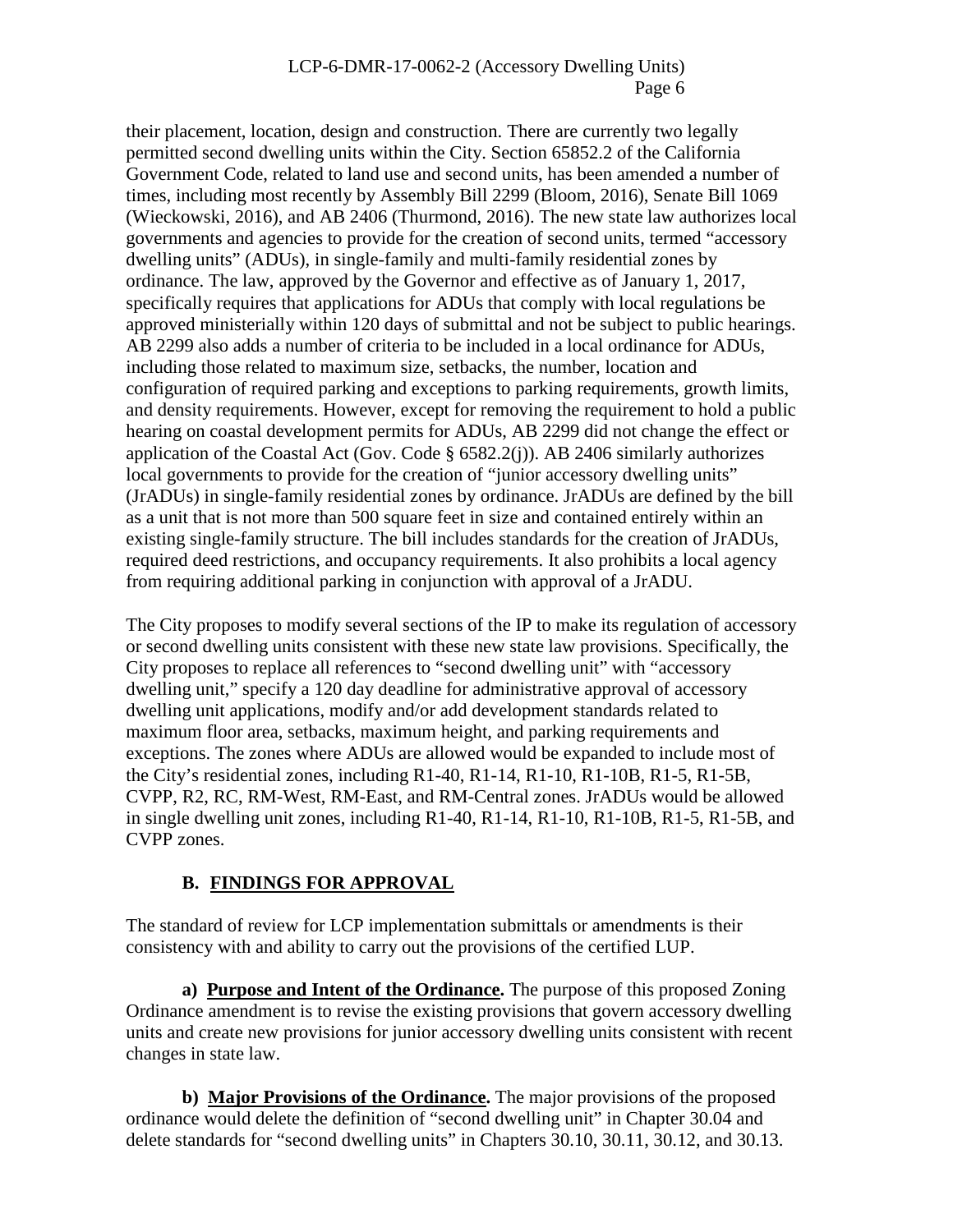"Second dwelling unit" would be replaced by "accessory dwelling units", with a new definition for "accessory dwelling unit" and "junior accessory dwelling unit" added to Chapter 30.04. Chapters 30.10-30.21 would be modified to include ADUs as an allowable and accessory use on parcels developed with a single dwelling unit in single dwelling unit zones, duplex zones, and the RC zone. Jr ADUs would be allowed on parcels developed with single dwelling units in all single dwelling unit zones.

The primary changes to the City's Zoning Code are proposed in a new Chapter 30.91. Section 30.91.030 contains the procedures for approving ADUs and JrADUs, including mandating ministerial action on ADU and JrADU permit applications within 120 days of submittal. This section also contains the provision that California Government Codes Section 65852.2 does not supersede or in any way alter or lessen the effect of the Coastal Act, except that public hearings shall not be required for coastal development permit applications for ADUs. This section clarifies that construction of ADUs contained entirely within an existing single dwelling unit and minor changes to an existing residential structure that do not include the removal or replacement of structural components and have no potential to adversely impact coastal resources would be exempt.

Chapters 30.91.040 and 30.91.050 contain development standards for ADUs and JrADUs, respectively. These standards revise the City's current requirements for second dwelling units to be consistent with the changes in state law, except with slight modifications. For example, the City proposes to retain its existing 550 square foot limit on the size of ADUs and 14 foot maximum height. The maximum size of JrADUs is limited to 500 square feet by state law.

Additional provisions are proposed to incorporate the changes in AB 2299 and AB 2406 related to parking. For ADUs, these changes limit the maximum parking requirement to one space per unit and eliminate a parking requirement for ADUs where located within one-half mile of public transit; located within an architecturally and historically significant historic district or on a property listed in the California Register of Historic Places; the ADU is converted from the existing space of the existing primary dwelling unit or an existing accessory structure; or are located within one block of a designated car share parking location. Proposed changes require replacement parking in any configuration on the lot where an existing garage for the primary residence is demolished or converted as part of the ADU project. The proposed ordinance does not require additional parking for JrADUs, consistent with the state law.

**c) Adequacy of the Ordinance to Implement the Certified LUP.** The Commission may only reject LCP implementation plan amendments where it can be shown that the amendment would be inconsistent with the certified land use plan (LUP) or render the IP inadequate to carry out the LUP. In this case, the proposed accessory dwelling unit regulations can be found consistent with and adequate to carry out the certified LUP, and therefore can be approved as submitted.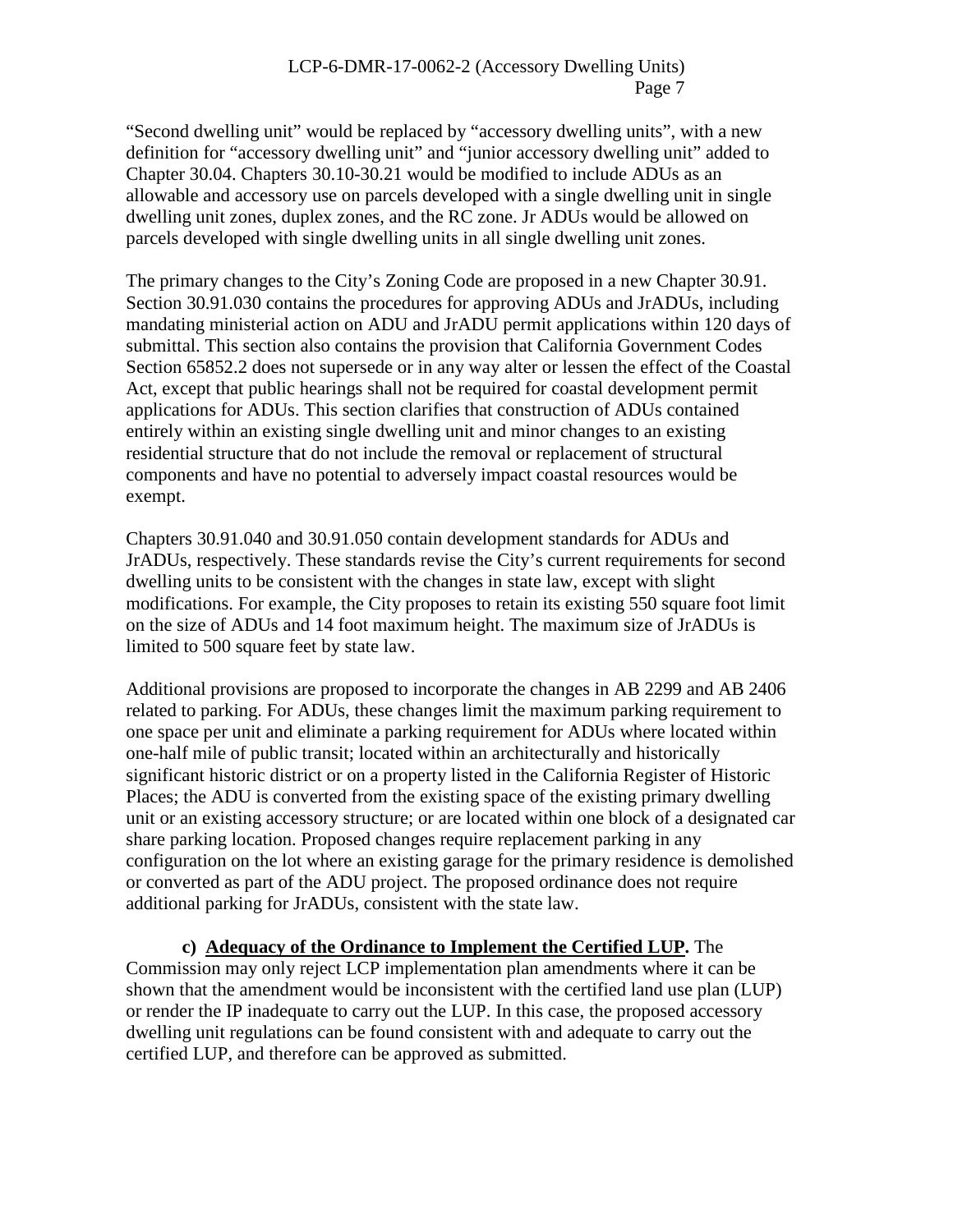The City of Del Mar's certified LCP includes the following relevant LUP policies:

## **B. Land Use Development Goals and Policies - General**

Goal II-A: Preserve and enhance Del Mar's small town atmosphere with its harmonious blending of architecture, landscape and natural landforms in proximity to a beautiful shoreline.

Policy II-1. Maintain the existing small-scale character of the community and permit only one-and two-story, low intensity development with a maximum allowable height of 26 feet.

## **III. C. Coastal Bluffs**

Goal III-B: Preserve Del Mar's fragile coastal bluffs as a visual resource and avoid the risks to life and property associated with bluff failure and shoreline erosion.

Policy III-9c: All applications for projects involving new construction on coastal bluff top properties shall be accompanied by a geotechnical report addressing: 1) existing conditions; 2) the suitability of the site for the proposed construction; and 3) the potential of the proposed development to affect bluff stability over a 70 year life span of the project. The report shall also include recommended mitigation measures as they relate to avoidance of risks and preservation of fragile bluff systems. In the event that a submitted report recommends a bluff top setback of a greater distance than otherwise minimally required in this Land Use Plan, the greater distance shall be provided.

## **VI. B. Steep Slope Preservation Goals and Policies**

Goal VI-A: Preserve Del Mar's steep sloping hillsides and downstream resources.

## **Bluff, Slope and Canyon Overlay Zone Regulations**

E. 1. In order to preserve view sheds and the open space appearance of the area from a distance, no structure shall exceed a height of 14 feet as measured pursuant to the provisions of the Del Mar Municipal Code unless it is found that scenic viewsheds and the open space appearance of the area will be less affected by structures of a greater height.

E. 3. Construction, grading, or other encroachment of any kind on substantial slopes exceeding twenty-five percent grade, or within twenty feet of the top and ten feet of the bottom of substantial slopes exceeding twenty-five percent grade or the construction of structures which overhang such slopes or slope setbacks, shall be prohibited, except when specific encroachments are allowed in accordance with the following policies [...]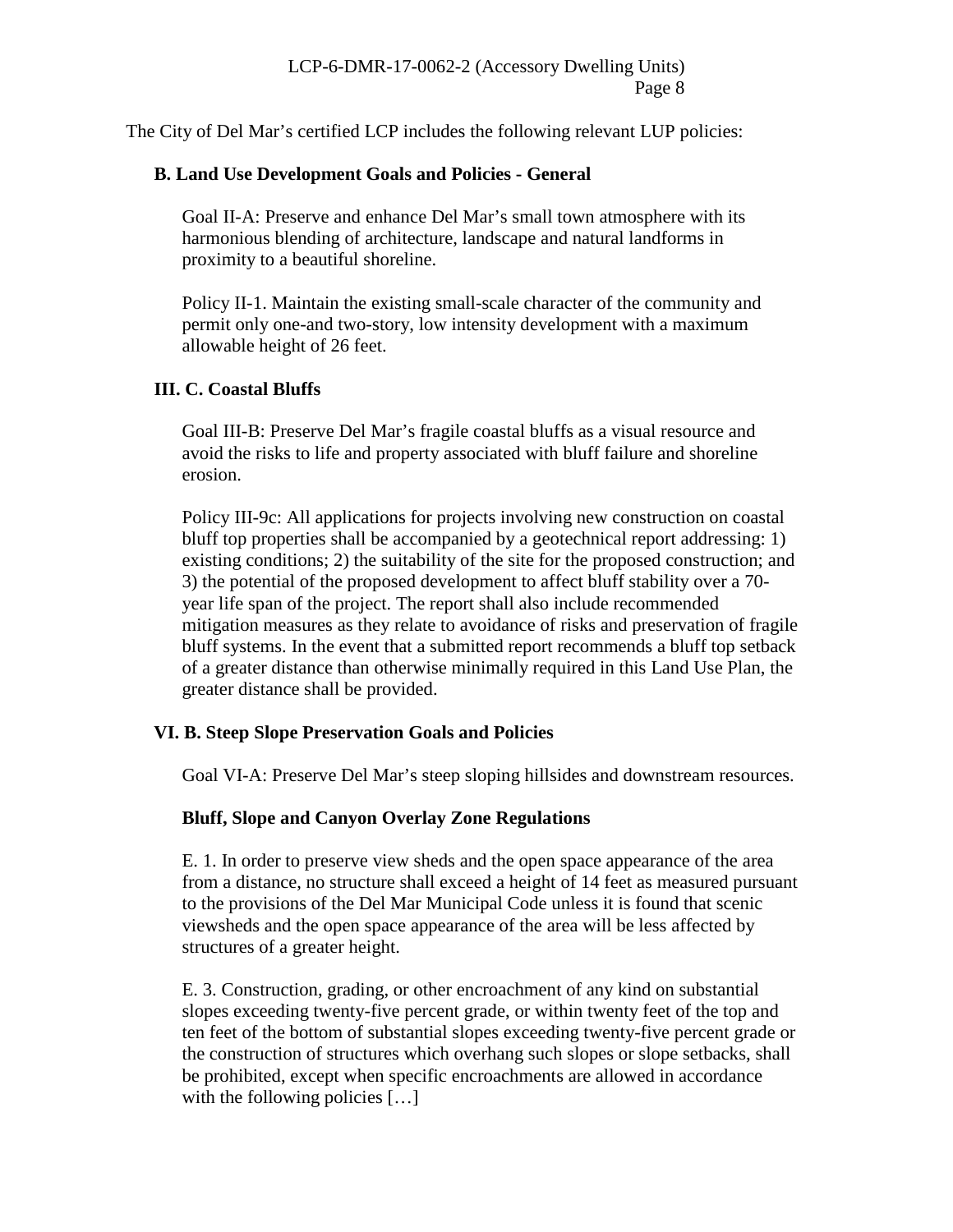E.4. Encroachments within the slope areas and steep slope setbacks specified above shall be allowed only when it is found that there is no feasible alternative siting or design which eliminates or substantially reduces the need for such construction or grading, and it is found that the bulk and scale of the proposed structure have been minimized to the greatest extent feasible commensurate with preserving the physical characteristics of the site.

### **VI. D. Wetland Preservation Goals and Policies**

Goal III-B: Preserve, protect, and where feasible, enhance the wetland areas of Del Mar.

#### **Wetland Preservation Regulations**

2. Permitted Uses in Wetlands. Permitted uses in wetland areas shall be limited to the following uses and activities, provided that the implementation of such uses or activities does not involve the grading, filling, construction or placement of structures within the boundaries of wetland areas as determined pursuant to the policies of this chapter:

a. Aquaculture, provided that it is carried out in such a manner so as to avoid any adverse impacts to the water quality or the biological productivity of the wetlands.

b. Scientific research, educational or recreational uses, provided that they do not involve adverse impacts to the natural ecosystem.

c. Wetland restoration projects where the primary function is restoration of wetland habitat.

3. Permitted Uses in Wetland Buffer Areas. Permitted uses in wetland buffer areas shall be limited to:

a. Passive recreational access paths and viewpoints within the upland half of the buffer, only when designed to assure no adverse impacts to adjacent wetland areas. An exception to allow access paths or viewpoints within the lower half of the buffer may be permitted where there is an elevation difference between the buffer and wetland resources of at least 10 feet, or where an existing accessway/viewpoint will be formalized. Any such permitted new access trail or viewpoint shall be setback at least 10 feet from the edge of the bluff/slope. No armoring or reinforcing to either construct or maintain such trail or viewpoint will be permitted.

b. The placement of improvements necessary to provide protection, preservation or enhancement of adjacent wetland areas. Such improvements shall be located within the upland half of the buffer only, and may include, but are not limited to, fencing, creation of landscape berms and placement of signage related to scientific, educational or recreational uses.

c. All uses permitted in wetlands.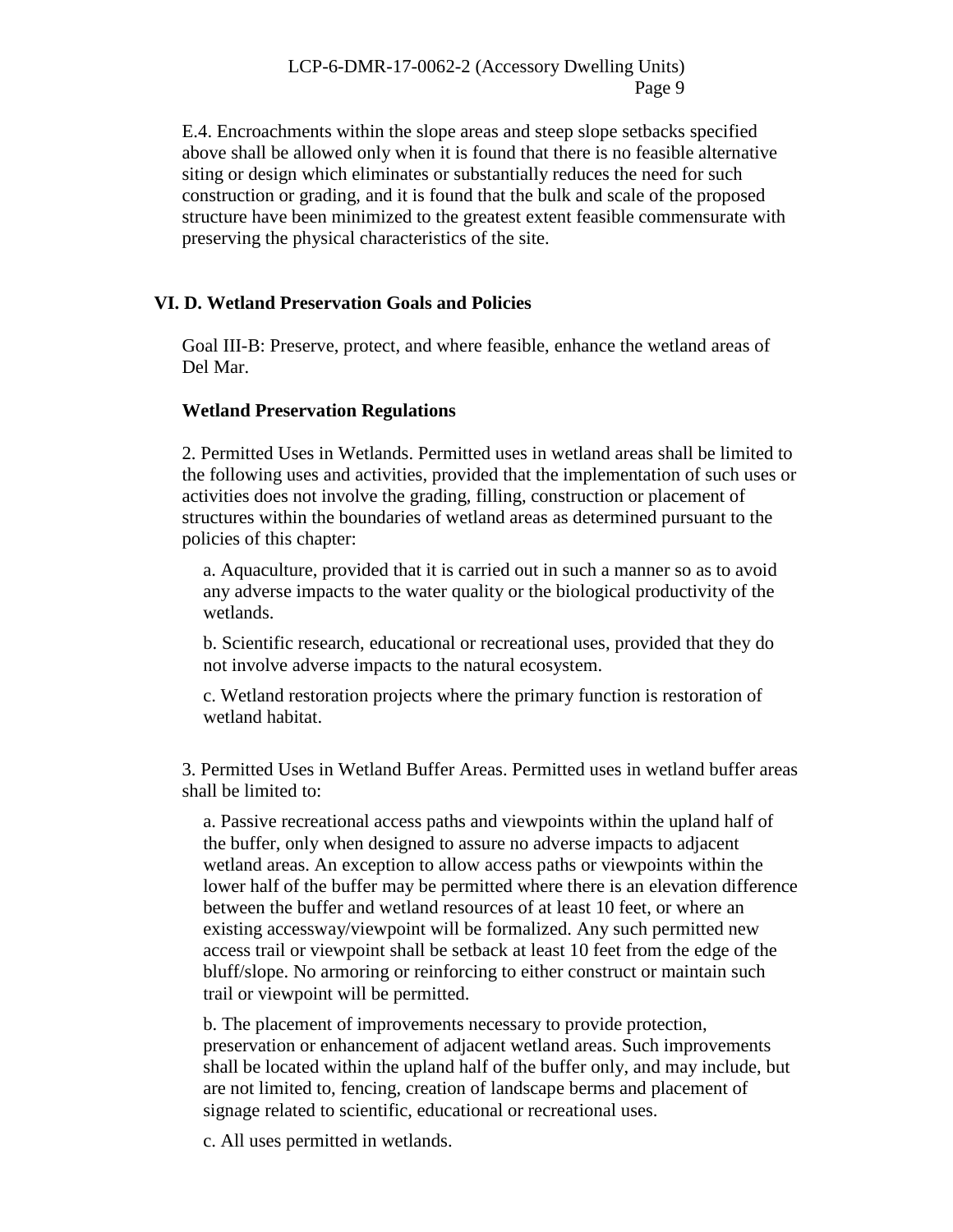#### 5. Provision of Wetland Buffers

a. To protect wetland areas, all new construction projects which are located on property which includes or lies in proximity to wetland habitat, shall include the provision of a continuous wetland buffer. The buffer shall be 100-feet in width with permitted uses in the wetland buffer limited to those cited in Wetland Regulation #3 of this Chapter […]

The Commission's recent guidance to local governments regarding the new accessory dwelling unit legislation clarifies that ADU provisions in LCPs should be consistent with the new requirements of Government Code Section 65852.2 to the greatest extent feasible while still protecting coastal resources, including wetlands and sensitive habitat, and considering the appropriate siting of development along the shoreline, as well as ensuring the safety of new ADUs and their occupants [\(Exhibit 3\)](https://documents.coastal.ca.gov/reports/2018/2/Th17e/Th17e-2-2018-exhibits.pdf).

During the creation of its LUP, two overlays were developed by the City and apply to two designated areas of sensitive lands: the Bluff, Slope and Canyon Overlay Zone and the Lagoon Overlay Zone. The Bluff, Slope and Canyon Overlay Zone applies to the area of the city adjacent to San Dieguito Lagoon and Crest Canyon, as well as the southernmost portion of the city adjacent to Torrey Pines Preserve and Los Penasquitos Lagoon [\(Exhibit 4\)](https://documents.coastal.ca.gov/reports/2018/2/Th17e/Th17e-2-2018-exhibits.pdf). The hillsides surrounding the lagoons contain large areas of coastal sage scrub and related native chaparral habitat. The steep slope policies of the LUP establish discretionary encroachment allowances for constrained sites, and address drainage, the retention of native vegetation, and brush management (fire protection) concerns. The purpose of such restrictions is the protection of downstream resources, but its provisions also protect native vegetation and landforms on site. The existing Bluff, Slope and Canyon Overlay Zone regulations prohibit grading and vegetation removal on steep slopes with limited exceptions, including that there is no feasible alternative siting or design for the proposed development and the amount of encroachment is limited to a specific amount based on the percentage of the project site that contains steep slopes (Policies VI.B.E.3  $\&$  4). For example, the maximum allowable encroachment into steep slope areas is 20% on a project site containing 96 to 100% steep slopes. Section 30.91.030.D.4.a. of the proposed ordinance further protects steep slopes from adverse impacts associated with construction of an ADU, consistent with the LUP. This provision requires a Conditional Use Permit for construction of an ADU within 20 feet of the top of a steep slope or 10 feet from the bottom of a steep slope in the Bluff, Slope and Canyon Overlay Zone. Such conditional use permit will require the ADU to conform to the development criteria of the Bluff, Slope and Canyon Overlay, including the minimization of encroachment onto steep slopes through "clustering" of development. Because the Bluff, Slope, and Canyon overlay zone requires that any encroachment be the minimum necessary, and ADUs are an accessory structure and use, any proposed development of an ADU adjacent to sensitive habitats would be required to be the least impactful alternative, with the minimum encroachment into steep slopes and native vegetation possible, thereby protecting steep slopes and native vegetation from adverse impacts to the maximum extent feasible.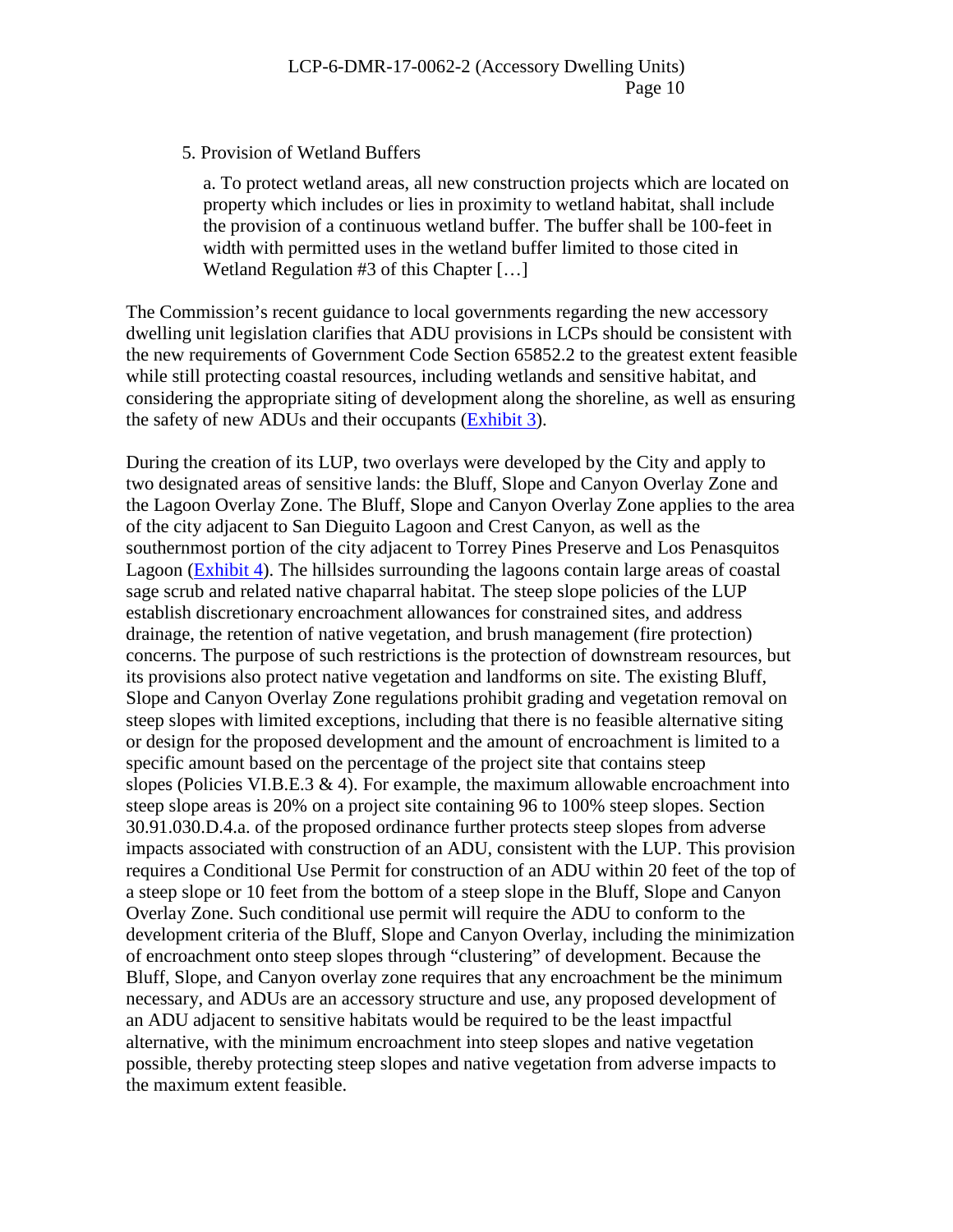The other overlay zone contained within the LUP to protect sensitive habitats is the Lagoon Overlay Zone. There are three areas of wetlands identified in the Del Mar LUP: a relatively small area of wetland and upland adjacent to Los Penasquitos Lagoon, the much larger area along the San Dieguito Lagoon and River Channel, including the river mouth area, and a section paralleling the railroad tracks on the west, where an existing drainage channel supports wetland vegetation. This last area is unique, as it is contained within a nearly built-out area of fairly dense residential development, much of which predates the emergence of the wetland itself. For this reason, separate policies address this area. Development in close proximity to the two lagoons is far more restricted in the LUP. Uses within wetlands themselves are limited to aquaculture, research and restoration. In the designated 100-foot buffer areas, improvements such as access paths and fences are only allowed in the upper half of the buffer. Further policies allow for possible reduction in the 100-foot buffer to a minimum of fifty feet, based on site-specific considerations and consultation with the California Department of Fish and Game (now the California Department of Fish and Wildlife). Therefore, the existing provisions of the Lagoon Overlay Zone would not permit construction of an ADU in either a wetland or a wetland buffer, thereby protecting sensitive wetland resources.

Following early coordination with staff, the City made some modifications to the changes mandated by AB 2299. The bill provides that when converting a legal non-conforming structure to an ADU, such as a garage or accessory building, the ADU would not be required to comply with the applicable setbacks of the zone. On a coastal bluff top lot, conversion of a garage or accessory building would extend the life expectancy and economic value of the nonconforming structure. Without an analysis of the site's geologic stability, such conversion could place occupants and the structure itself at risk from geologic hazards. This approach would also perpetuate nonconforming development in a hazardous location and could lead to possible future requests for shoreline armoring. Therefore, the City's proposed ordinance specifically requires that an ADU must comply with required bluff setbacks in all cases, thereby removing any potential conflicts with requirements of the certified LUP and coastal resources.

Proposed Section 30.91.040.V of the amended ordinance states that ADUs shall not be located on a beach, in a wetland, seaward of the mean high tide line, in ESHA, within a coastal bluff setback, or in a designated highly scenic area, and construction of an ADU shall not involve significant alteration of landforms. In addition, Section 30.91.030.D.5.c describes when an administrative Coastal Development Permit would be required for an ADU and Section 30.91.030.D.5.d.i requires the Planning Director, as the Issuing Authority, to make a finding that the proposed ADU development is consistent with the requirements of the certified LCP and the public access and recreation policies of the Coastal Act, where applicable.

The proposed amendment language further protects coastal resources consistent with the LUP through proposed Section 30.91.030.D.5.a, which reiterates Government Code Section 65852.2 and specifically states that Accessory Dwelling Unit statutes do not supersede or lessen the effect or application of the Coastal Act, except that public hearings cannot be held for coastal development permit applications for ADUs.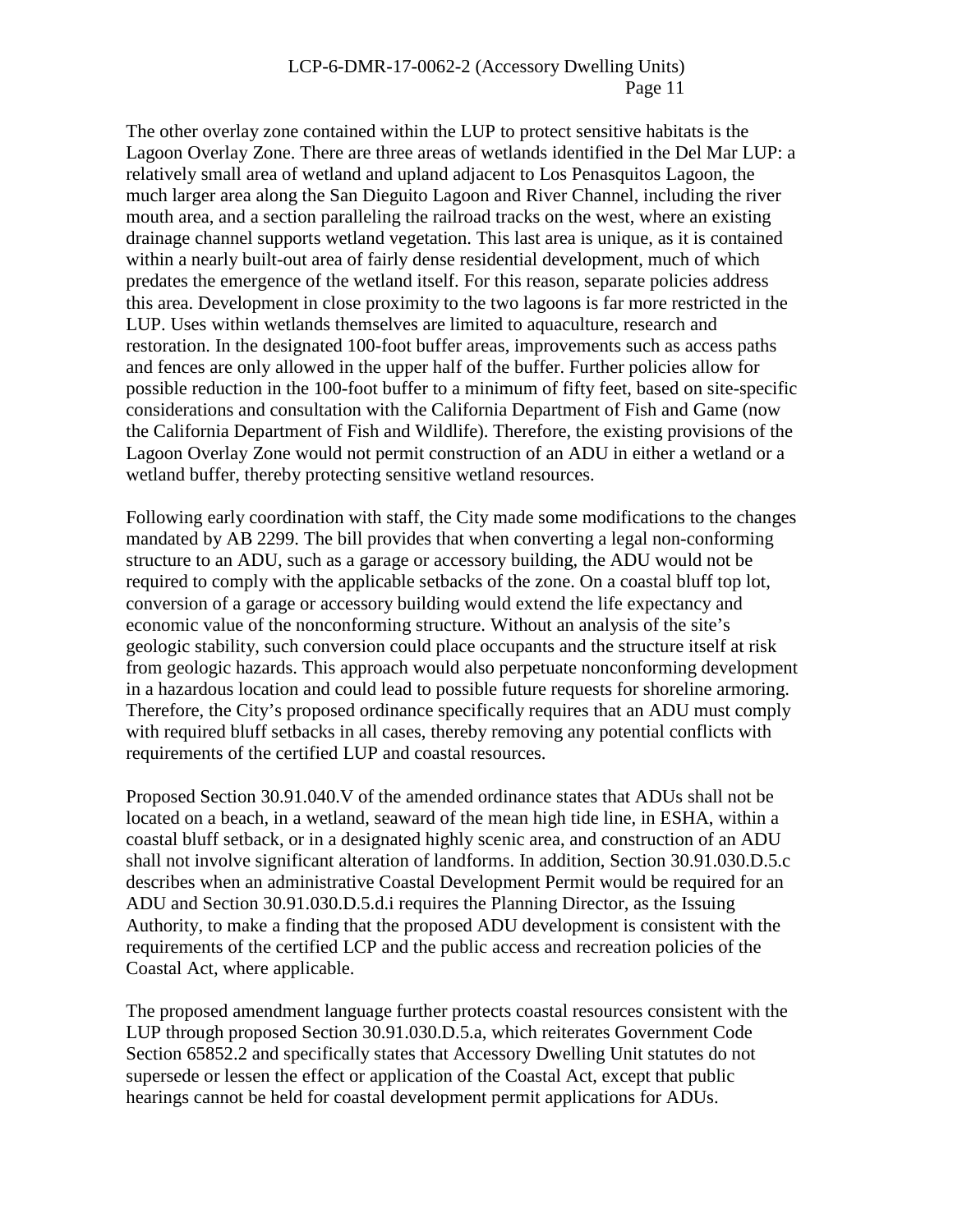The City will continue to treat accessory dwelling units within the Coastal Zone as development requiring a CDP except that no public hearing shall be required for accessory dwelling units, and approval of accessory dwelling unit applications shall be made at the staff level. Even though proposed Section 30.75.080 of the amendment, pursuant to Government Code Section 65852.2, states that no public hearing shall be required for review and approval or denial of an ADU, Section 30.91.030.B of the ordinance specifies that a courtesy notice shall be posted at the project site. Section 30.91.030.D.5.c. outlines when an ADU proposal would require an administrative coastal development permit. It includes projects on a site where a previously issued coastal development permit requires a new coastal development permit or amendment for future development, or projects where an ADU would be located within the first public road and the sea or within 300 feet of a beach or the mean high tide line, and will increase the interior floor area by 10 percent or more, or increase the height by more than 10 percent. For ADUs requiring an administrative coastal development permit, public notice shall be provided consistent with the existing LCP and development proposed in areas appealable to the Commission will be processed consistent with the existing LCP requirements outlined in Chapter 30.75, but no public hearing will be conducted.

JrADUs, which are smaller than ADUs and contained entirely within an existing singlefamily structure, would be generally required to meet the same processing and permitting requirements as ADUs. However, because they are located entirely within an existing single-family residence, it is likely that development of many JrADUs would be exempt from coastal development permit requirements. Section 30.91.030.D.5.b describes when development of an ADU would be exempt from coastal development permit requirements, including development of an ADU entirely within an existing single dwelling unit, and minor changes to an existing residential structure that do not include the removal or replacement of major structural components and minor changes that have no potential to adversely impact coastal resources.

Therefore, the proposed ordinance, in conjunction with the existing LUP provisions, would protect sensitive coastal resources, including wetlands, ESHA and steep slopes, as well as their associated buffers, from adverse impacts and the proposed IP amendment can be found consistent with and adequate to carry out the certified LUP.

# **PART IV. CONSISTENCY WITH THE CALIFORNIA ENVIRONMENTAL QUALITY ACT (CEQA)**

Section 21080.9 of the California Environmental Quality Act (CEQA) exempts local government from the requirement of preparing an environmental impact report (EIR) in connection with its local coastal program. The Commission's LCP review and approval program has been found by the Resources Agency to be functionally equivalent to the EIR process. Thus, under CEQA Section 21080.5, the Commission is relieved of the responsibility to prepare an EIR for each LCP submission. The City of Del Mar concluded that the proposed amendment is exempt from CEQA pursuant to Public Resources Code Section 21080.17 and Section 15282(h) of the CEQA Guidelines, which exempts adoption of an Accessory Dwelling Unit Ordinance applicable in single dwelling unit and multiple dwelling unit residential zones. Provisions related to Junior Accessory